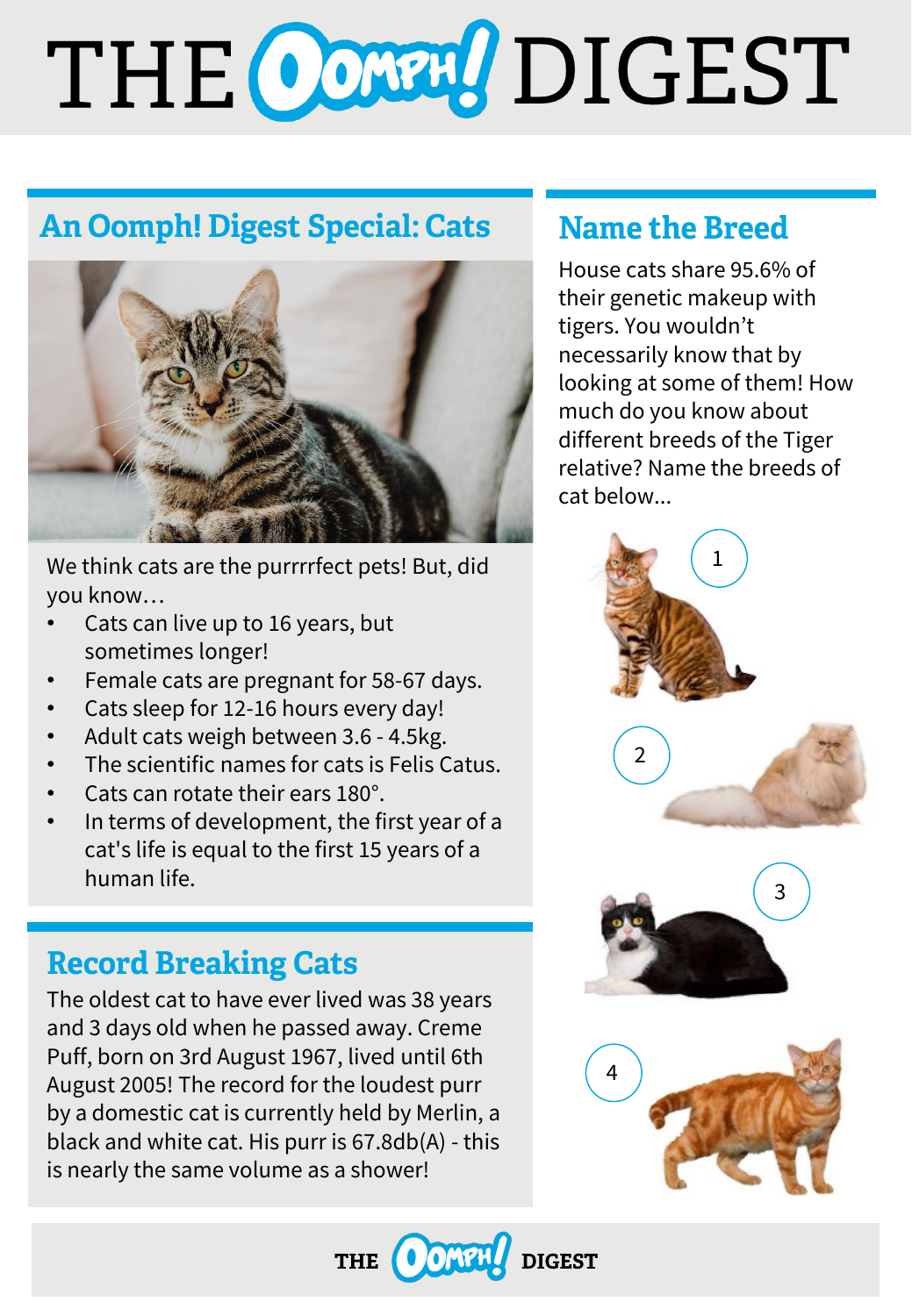## **Catty Behaviour**



Cats have a unique "vocabulary" that they share with their owner — each with it's own vocalizations, purrs and behaviours. It's thought that cats are not naturally vocal but have to be this way to get humans to understand them. This is because humans don't seem to be able to pick up their very subtle body language cues!

For example, cats find it threatening when you make direct eye contact with them, but a cat doing a slow blink is a "kitty kiss." This movement shows contentment and trust. Or, a cat with a question-mark-shaped tail is asking, "Want to play?".

## Did you know...

All cats, from tigers to house cats, have evolved as predatory hunting mammals with particularly keen senses of hearing, sight and smell. Anatomical characteristics such as the rounded head and skeletal structure suggest that all the 37 recognised species within the family evolved from a common ancestor, probably living in Asia around 10-12 million years ago.